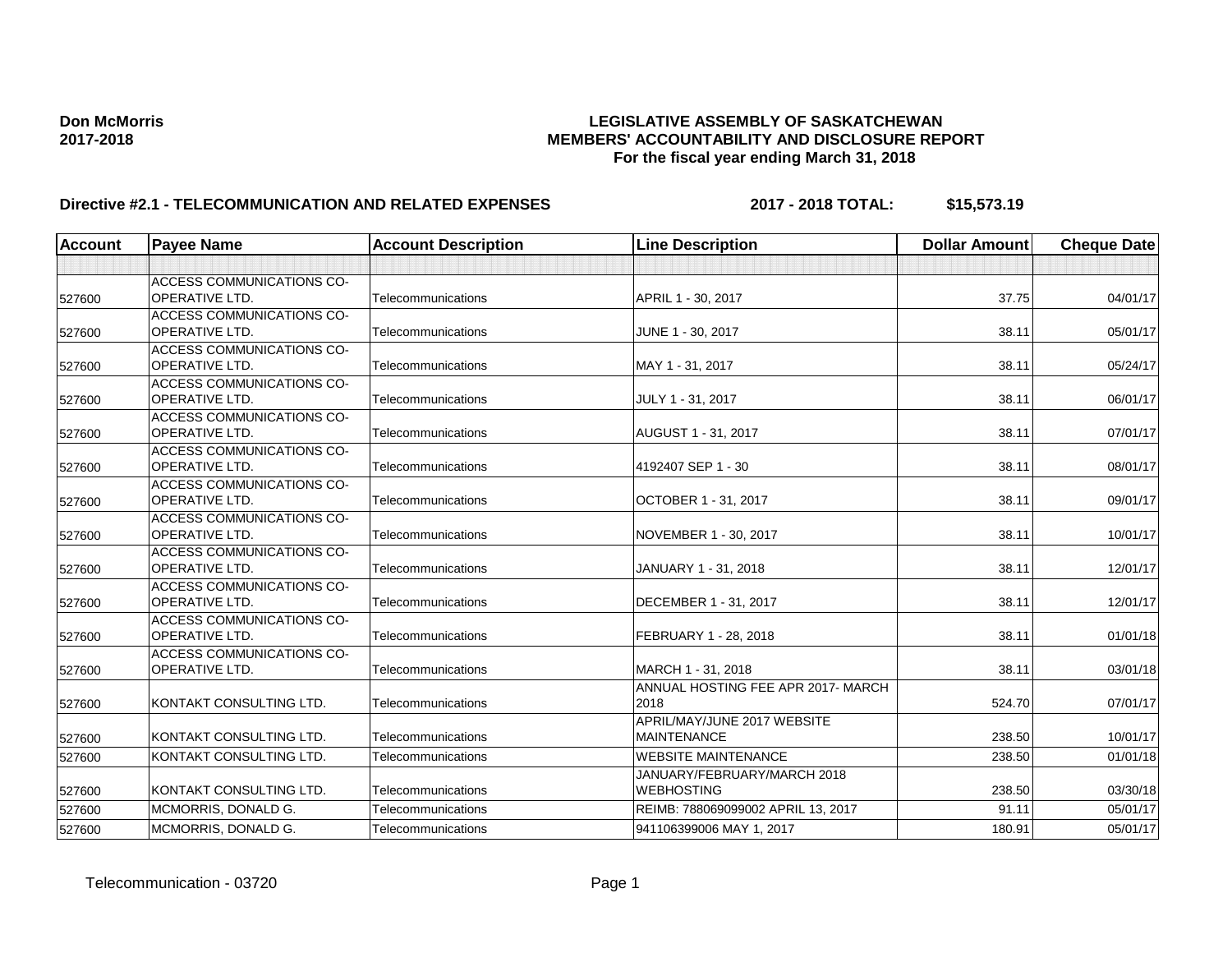| <b>Account</b> | <b>Payee Name</b>   | <b>Account Description</b> | <b>Line Description</b>               | <b>Dollar Amount</b> | <b>Cheque Date</b> |
|----------------|---------------------|----------------------------|---------------------------------------|----------------------|--------------------|
|                |                     |                            |                                       |                      |                    |
| 527600         | MCMORRIS, DONALD G. | Telecommunications         | REIMB: 941106399006 JUNE 1, 2017      | 80.28                | 06/01/17           |
| 527600         | MCMORRIS, DONALD G. | Telecommunications         | REIMB: 788069099002 MAY 13, 2017      | 62.05                | 06/01/17           |
| 527600         | MCMORRIS, DONALD G. | Telecommunications         | REIMB: 788069099002 JUNE 13, 2017     | 62.05                | 06/13/17           |
| 527600         | MCMORRIS, DONALD G. | Telecommunications         | 9411063-6 JUL/17                      | 80.28                | 08/10/17           |
| 527600         | MCMORRIS, DONALD G. | Telecommunications         | 7880690-2 JULY/17                     | 62.04                | 08/10/17           |
| 527600         | MCMORRIS, DONALD G. | Telecommunications         | 9411063-6 AUG/17                      | 81.39                | 08/10/17           |
| 527600         | MCMORRIS, DONALD G. | Telecommunications         | REIMB: 788069099002 AUGUST 13, 2017   | 62.05                | 09/01/17           |
| 527600         | MCMORRIS, DONALD G. | Telecommunications         | REIMB: 941106399006 OCTOBER 1, 2017   | 80.28                | 10/01/17           |
| 527600         | MCMORRIS, DONALD G. | Telecommunications         | REIMB: 941106399006 SEPTEMBER 1, 2017 | 86.59                | 10/01/17           |
|                |                     |                            | REIMB: 788069099002 SEPTEMBER 13,     |                      |                    |
| 527600         | MCMORRIS, DONALD G. | Telecommunications         | 2017                                  | 62.05                | 10/01/17           |
| 527600         | MCMORRIS, DONALD G. | Telecommunications         | REIMB: 788069099002 OCTOBER 13, 2017  | 62.05                | 10/13/17           |
| 527600         | MCMORRIS, DONALD G. | Telecommunications         | REIMB: 788069099002 NOVEMBER 13, 2017 | 62.05                | 12/01/17           |
| 527600         | MCMORRIS, DONALD G. | Telecommunications         | REIMB: 941106399006 DECEMBER 1, 2017  | 111.15               | 12/01/17           |
| 527600         | MCMORRIS, DONALD G. | Telecommunications         | REIMB: 941106399006 NOVEMBER 1, 2017  | 107.41               | 12/01/17           |
| 527600         | MCMORRIS, DONALD G. | Telecommunications         | REIMB: 941106399006 JANUARY 1, 2018   | 132.33               | 02/01/18           |
| 527600         | MCMORRIS, DONALD G. | Telecommunications         | REIMB: 788069099002 JANUARY 13, 2018  | 88.63                | 02/01/18           |
| 527600         | MCMORRIS, DONALD G. | Telecommunications         | REIMB: 788069099002 DECEMBER 13, 2017 | 88.63                | 02/01/18           |
| 527600         | MCMORRIS, DONALD G. | Telecommunications         | REIMB: 941106399006 MARCH 1, 2018     | 137.93               | 03/01/18           |
| 527600         | MCMORRIS, DONALD G. | Telecommunications         | REIMB: 788069099002 FEBRUARY 13, 2018 | 88.63                | 03/01/18           |
| 527600         | MCMORRIS, DONALD G. | Telecommunications         | 941106399006 FEBRUARY 1, 2018         | 132.68               | 03/01/18           |
| 527600         | MCMORRIS, DONALD G. | Telecommunications         | REIMB: 788069099002 MARCH 13, 2018    | 88.63                | 03/13/18           |
| 527600         | <b>SASKTEL</b>      | Telecommunications         | 2160083880000 APRIL 16, 2017          | 113.45               | 05/01/17           |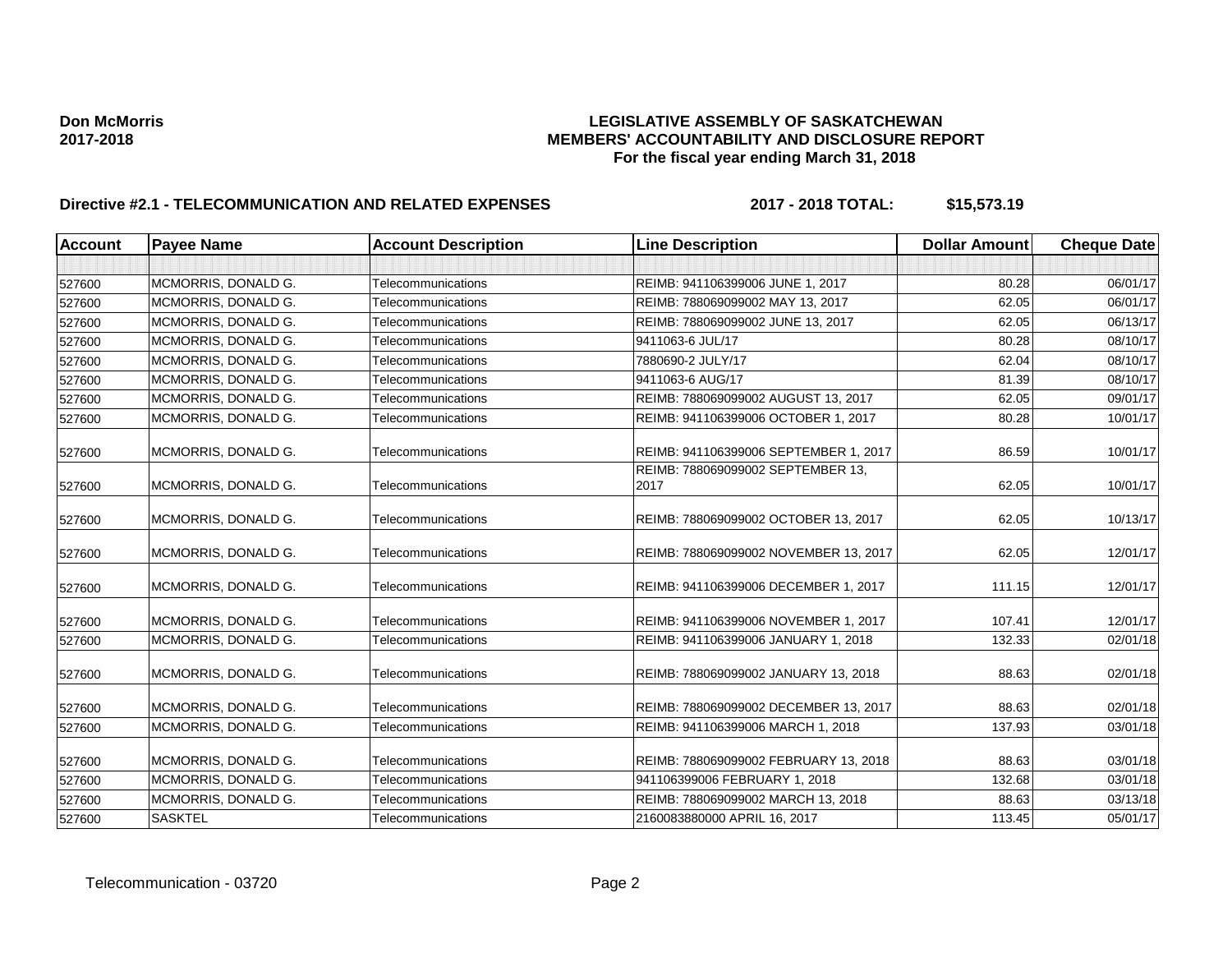| <b>Account</b> | <b>Payee Name</b> | <b>Account Description</b> | <b>Line Description</b>                               | <b>Dollar Amount</b> | <b>Cheque Date</b> |
|----------------|-------------------|----------------------------|-------------------------------------------------------|----------------------|--------------------|
|                |                   |                            |                                                       |                      |                    |
| 527600         | <b>SASKTEL</b>    | Telecommunications         | 849514499007 APRIL 1, 2017                            | 514.13               | 05/01/17           |
| 527600         | <b>SASKTEL</b>    | Telecommunications         | 849514499007MAY 1, 2017                               | 169.40               | 05/01/17           |
| 527600         | <b>SASKTEL</b>    | <b>Telecommunications</b>  | 849514499007 JUNE 1, 2017                             | 331.94               | 06/01/17           |
| 527600         | <b>SASKTEL</b>    | Telecommunications         | 216008388000 MAY 16, 2017                             | 105.41               | 06/01/17           |
| 527600         | <b>SASKTEL</b>    | <b>Telecommunications</b>  | RTV - N. ENTNER-MCCULLOUGH -<br>PERSONAL USAGE        | (30.08)              | 06/22/17           |
| 527600         | <b>SASKTEL</b>    | Telecommunications         | 849514499007 JULY 1, 2017                             | 310.49               | 07/01/17           |
| 527600         | <b>SASKTEL</b>    | <b>Telecommunications</b>  | 216008388000 JUNE 16, 2017                            | 109.38               | 07/01/17           |
| 527600         | <b>SASKTEL</b>    | Telecommunications         | RTV - N. ENTNER-MCCULLOUGH -<br>PERSONAL USE          | (30.08)              | 07/27/17           |
| 527600         | <b>SASKTEL</b>    | <b>Telecommunications</b>  | 216008388000 JUL/17                                   | 99.25                | 08/01/17           |
| 527600         | <b>SASKTEL</b>    | Telecommunications         | 849514499007 AUG/17                                   | 310.10               | 08/10/17           |
| 527600         | <b>SASKTEL</b>    | Telecommunications         | 849514499007SEPTEMBER 1, 2017                         | 315.81               | 09/01/17           |
| 527600         | <b>SASKTEL</b>    | <b>Telecommunications</b>  | 216008388000 AUGUST 16, 2017                          | 99.33                | 09/01/17           |
| 527600         | <b>SASKTEL</b>    | Telecommunications         | RTV - N. ENTNER-MCCULLOUGH -<br><b>PERSONAL USE</b>   | (30.08)              | 09/07/17           |
| 527600         | <b>SASKTEL</b>    | <b>Telecommunications</b>  | 849514499007 OCTOBER 1, 2017                          | 309.44               | 10/01/17           |
| 527600         | <b>SASKTEL</b>    | Telecommunications         | 216008388000 SEPTEMBER 16, 2017                       | 101.63               | 10/01/17           |
| 527600         | <b>SASKTEL</b>    | Telecommunications         | RTV - N. ENTNER-MCCULLOUGH -<br><b>PERSONAL CALLS</b> | (30.08)              | 11/02/17           |
| 527600         | <b>SASKTEL</b>    | Telecommunications         | 849514499007 DECEMBER 1, 2017                         | 311.21               | 12/01/17           |
| 527600         | <b>SASKTEL</b>    | Telecommunications         | 849514499007 NOVEMBER 1, 2017                         | 311.58               | 12/01/17           |
| 527600         | <b>SASKTEL</b>    | <b>Telecommunications</b>  | 216008388000 NOVEMBER 16, 2017                        | 126.42               | 12/01/17           |
| 527600         | <b>SASKTEL</b>    | Telecommunications         | 216008388000 OCTOBER 16, 2017                         | 130.46               | 12/01/17           |
| 527600         | <b>SASKTEL</b>    | Telecommunications         | RTV - N. ENTNER-MCCULLOUGH -<br>PERSONAL USAGE        | (59.44)              | 12/14/17           |
| 527600         | <b>SASKTEL</b>    | Telecommunications         | 216008388000 DECEMBER 16, 2017                        | 114.88               | 01/01/18           |
| 527600         | <b>SASKTEL</b>    | Telecommunications         | 849514499007 JANUARY 1, 2018                          | 336.67               | 01/01/18           |
| 527600         | <b>SASKTEL</b>    | Telecommunications         | RTV - N. ENTNER MCCULLOUGH -<br><b>PERSONAL USE</b>   | (30.08)              | 01/18/18           |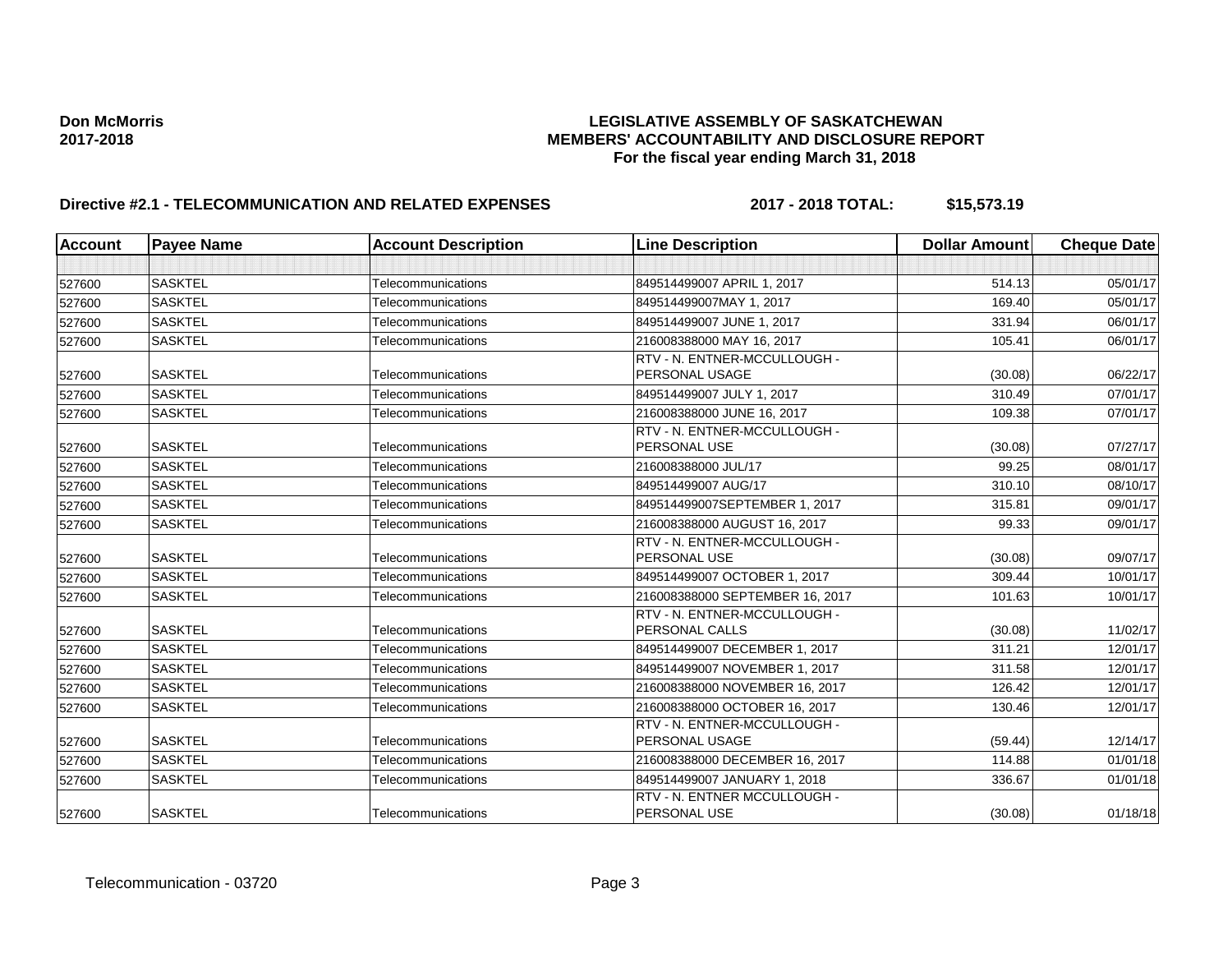| <b>Account</b> | <b>Payee Name</b>   | <b>Account Description</b>    | <b>Line Description</b>         | <b>Dollar Amount</b> | <b>Cheque Date</b> |
|----------------|---------------------|-------------------------------|---------------------------------|----------------------|--------------------|
|                |                     |                               |                                 |                      |                    |
| 527600         | <b>SASKTEL</b>      | Telecommunications            | 216008388000 JANUARY 16, 2018   | 157.12               | 02/01/18           |
|                |                     |                               | RTV - N. ENTNER-MCCULLOUGH -    |                      |                    |
| 527600         | <b>SASKTEL</b>      | Telecommunications            | PERSONAL USE                    | (31.50)              | 02/22/18           |
| 527600         | <b>SASKTEL</b>      | Telecommunications            | 216008388000 FEBRUARY 16, 2018  | 1,734.68             | 03/01/18           |
| 527600         | <b>SASKTEL</b>      | Telecommunications            | 849514499007 FEBRUARY 1, 2018   | 313.86               | 03/01/18           |
| 527600         | <b>SASKTEL</b>      | Telecommunications            | 849514499007 MARCH 1, 2018      | 314.00               | 03/01/18           |
| 527600         | <b>SASKTEL</b>      | Telecommunications            | 2160083880000 MARCH 16, 2018    | 949.50               | 03/16/18           |
|                |                     |                               | RTV - N. ENTNER-MCCULLOUGH -    |                      |                    |
| 527600         | <b>SASKTEL</b>      | Telecommunications            | PERSONAL USE                    | (31.50)              | 03/31/18           |
| 530600         | <b>SASKTEL</b>      | <b>Placement - Tender Ads</b> | 849514499007MAY 1, 2017         | 357.95               | 05/01/17           |
| 530600         | <b>SASKTEL</b>      | Placement - Tender Ads        | 849514499007 APRIL 1, 2017      | 357.95               | 05/01/17           |
| 530600         | <b>SASKTEL</b>      | Placement - Tender Ads        | 849514499007 JUNE 1, 2017       | 357.95               | 06/01/17           |
| 530600         | SASKTEL             | Placement - Tender Ads        | 849514499007 JULY 1, 2017       | 357.95               | 07/01/17           |
| 530600         | <b>SASKTEL</b>      | Placement - Tender Ads        | 849514499007 AUG/17             | 357.95               | 08/10/17           |
| 530600         | <b>SASKTEL</b>      | Placement - Tender Ads        | 849514499007SEPTEMBER 1, 2017   | 357.95               | 09/01/17           |
| 530600         | <b>SASKTEL</b>      | Placement - Tender Ads        | 849514499007 OCTOBER 1, 2017    | 357.95               | 10/01/17           |
| 530600         | <b>SASKTEL</b>      | Placement - Tender Ads        | 849514499007 NOVEMBER 1, 2017   | 357.95               | 12/01/17           |
| 530600         | <b>SASKTEL</b>      | Placement - Tender Ads        | 849514499007 DECEMBER 1, 2017   | 357.95               | 12/01/17           |
| 530600         | <b>SASKTEL</b>      | Placement - Tender Ads        | 849514499007 JANUARY 1, 2018    | 357.95               | 01/01/18           |
| 530600         | <b>SASKTEL</b>      | Placement - Tender Ads        | 849514499007 FEBRUARY 1, 2018   | 357.95               | 03/01/18           |
| 530600         | <b>SASKTEL</b>      | Placement - Tender Ads        | 849514499007 MARCH 1, 2018      | 357.95               | 03/01/18           |
| 555000         | MCMORRIS, DONALD G. | Other Material and Supplies   | <b>REIMB: PHONE ACCESSORIES</b> | 72.13                | 02/01/18           |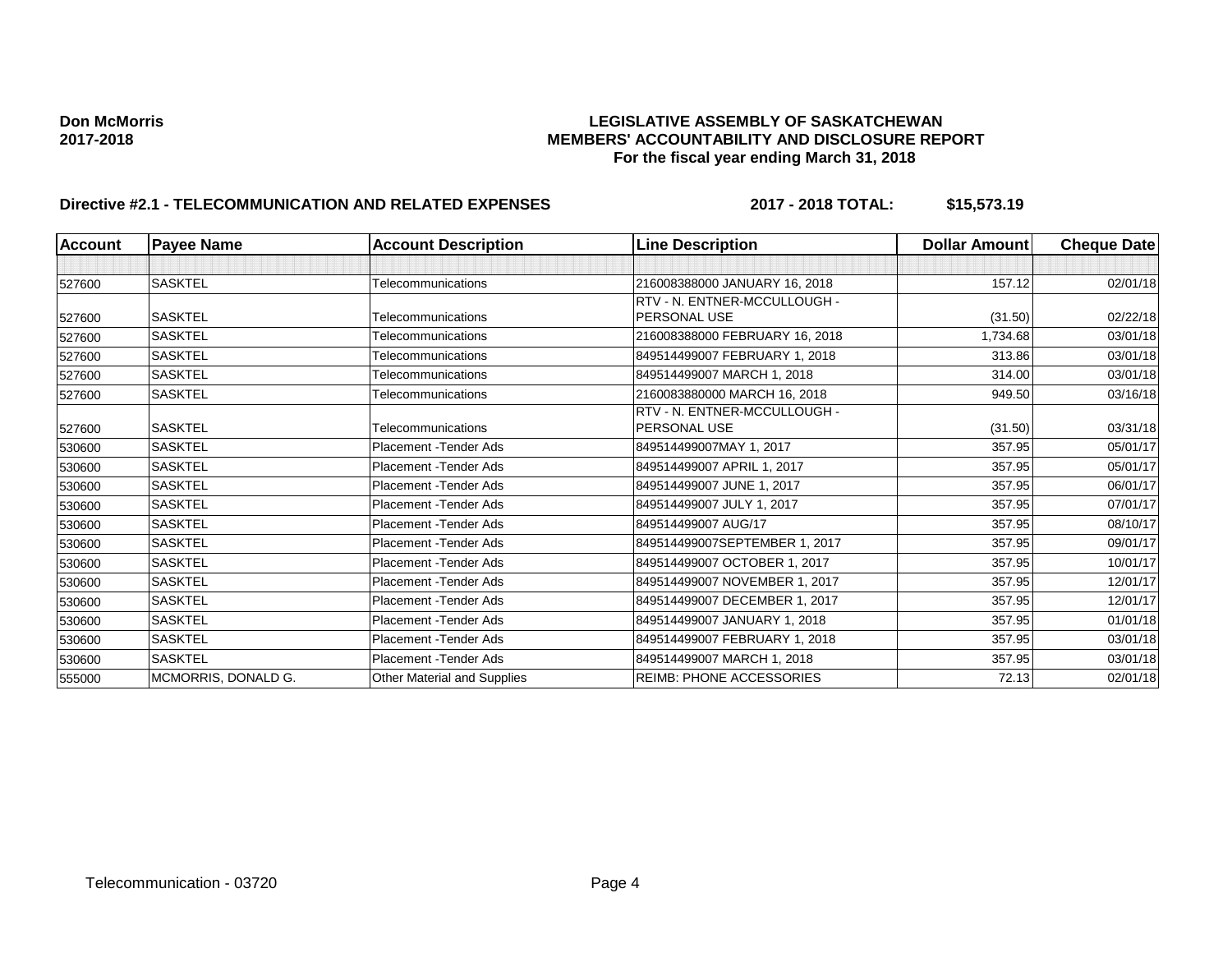### **LEGISLATIVE ASSEMBLY OF SASKATCHEWAN MEMBERS' ACCOUNTABILITY AND DISCLOSURE REPORT For the fiscal year ending March 31, 2018**

# **Directive #3.1 - MLA TRAVEL AND LIVING EXPENSES 2017 - 2018 TOTAL: \$38,606.50**

| <b>Account</b> | <b>Payee Name</b>   | <b>Account Description</b>  | <b>Line Description</b>                           | <b>Dollar Amount</b> | <b>Cheque Date</b> |
|----------------|---------------------|-----------------------------|---------------------------------------------------|----------------------|--------------------|
|                |                     |                             |                                                   |                      |                    |
|                |                     |                             | APRIL 2017 MLA REGINA                             |                      |                    |
| 541900         | MCMORRIS, DONALD G. | Elected Rep - Travel        | <b>ACCOMMODATIONS</b>                             | 1,500.00             | 04/12/17           |
| 541900         | MCMORRIS, DONALD G. | <b>Elected Rep - Travel</b> | MLA TRAVEL; APR 1 - 30                            | 1.730.02             | 05/09/17           |
| 541900         | MCMORRIS, DONALD G. | <b>Elected Rep - Travel</b> | MAY REGINA ACCOMMODATION                          | 1,550.00             | 05/18/17           |
|                |                     |                             | JUNE 2017 MLA REGINA                              |                      |                    |
| 541900         | MCMORRIS, DONALD G. | Elected Rep - Travel        | <b>ACCOMMODATION</b>                              | 1,500.00             | 06/07/17           |
| 541900         | MCMORRIS, DONALD G. | <b>Elected Rep - Travel</b> | MLA TRAVEL MAY 1 - 23, 2017                       | 1,349.05             | 06/23/17           |
| 541900         | MCMORRIS, DONALD G. | <b>Elected Rep - Travel</b> | MLA TRAVEL MAY 27 - JUNE 21, 2017                 | 1,594.64             | 06/23/17           |
|                |                     |                             | JULY 2017 MLA REGINA                              |                      |                    |
| 541900         | MCMORRIS, DONALD G. | Elected Rep - Travel        | <b>ACCOMMODATIONS</b>                             | 1,550.00             | 07/25/17           |
|                |                     |                             | AUGUST 2017 MLA REGINA                            |                      |                    |
| 541900         | MCMORRIS, DONALD G. | <b>Elected Rep - Travel</b> | <b>ACCOMMODATIONS</b>                             | 1.550.00             | 08/18/17           |
| 541900         | MCMORRIS, DONALD G. | <b>Elected Rep - Travel</b> | MLA TRAVEL JUL 29-AUG 30, 2017                    | 2,297.31             | 09/06/17           |
| 541900         | MCMORRIS, DONALD G. | Elected Rep - Travel        | MLA TRAVEL JUN 24-JUL 28, 2017                    | 2,050.00             | 09/06/17           |
|                |                     |                             | SEPTEMBER 2017 MLA REGINA                         |                      |                    |
| 541900         | MCMORRIS, DONALD G. | <b>Elected Rep - Travel</b> | <b>ACCOMMODATIONS</b>                             | 1,500.00             | 09/22/17           |
|                |                     |                             | OCTOBER 2017 MLA REGINA                           |                      |                    |
| 541900         | MCMORRIS, DONALD G. | <b>Elected Rep - Travel</b> | <b>ACCOMMODATIONS</b>                             | 1,550.00             | 10/20/17           |
| 541900         | MCMORRIS, DONALD G. | <b>Elected Rep - Travel</b> | MLA TRAVEL SEPTEMBER 6 - 30, 2017                 | 1,155.60             | 11/02/17           |
| 541900         | MCMORRIS, DONALD G. | <b>Elected Rep - Travel</b> | MLA TRAVEL OCTOBER 2 - 31, 2017                   | 1,959.65             | 11/02/17           |
|                |                     |                             | NOVEMBER 2017 MLA REGINA                          |                      |                    |
| 541900         | MCMORRIS, DONALD G. | <b>Elected Rep - Travel</b> | <b>ACCOMMODATIONS</b>                             | 1,500.00             | 12/01/17           |
| 541900         | MCMORRIS, DONALD G. | <b>Elected Rep - Travel</b> | MLA TRAVEL NOVEMBER 1 - 27, 2017                  | 2,105.80             | 12/12/17           |
|                |                     |                             | MLA TRAVEL NOVEMBER 28 - DECEMBER                 |                      |                    |
| 541900         | MCMORRIS, DONALD G. | Elected Rep - Travel        | 13, 2017                                          | 1,284.50             | 12/12/17           |
|                |                     |                             | DECEMBER 2017 MLA REGINA                          |                      |                    |
| 541900         | MCMORRIS, DONALD G. | <b>Elected Rep - Travel</b> | <b>ACCOMMODATIONS</b>                             | 1.550.00             | 12/20/17           |
|                | MCMORRIS, DONALD G. | <b>Elected Rep - Travel</b> | JANUARY 2018 MLA REGINA<br><b>ACCOMMODATIONS</b>  | 1,550.00             | 01/22/18           |
| 541900         |                     |                             |                                                   |                      |                    |
| 541900         | MCMORRIS, DONALD G. | <b>Elected Rep - Travel</b> | MLA TRAVEL JANUARY 3 - 30, 2018                   | 2.131.88             | 02/06/18           |
| 541900         | MCMORRIS, DONALD G. | Elected Rep - Travel        | FEBRUARY 2018 MLA REGINA<br><b>ACCOMMODATIONS</b> | 1,400.00             | 02/16/18           |
|                |                     |                             |                                                   |                      |                    |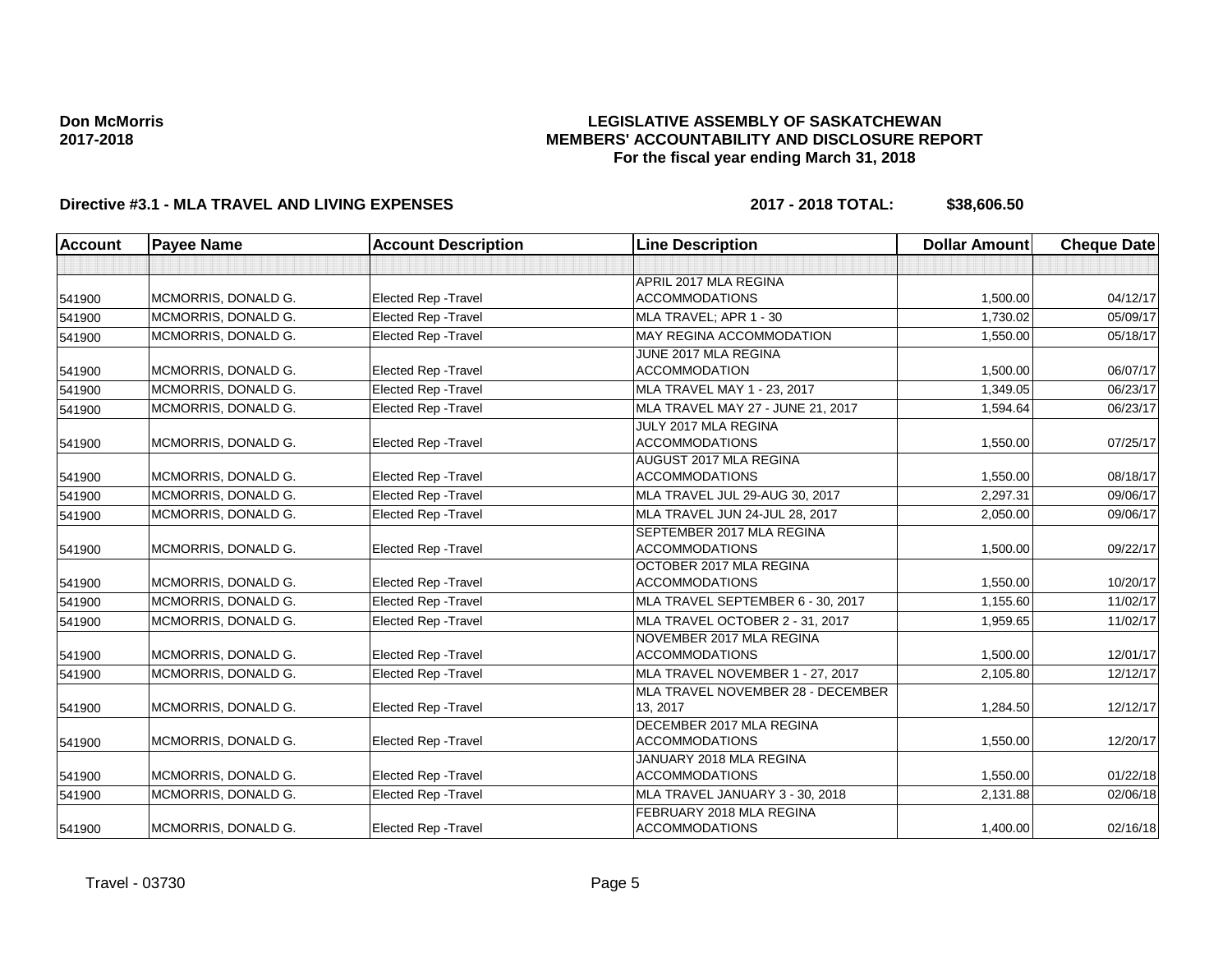### **LEGISLATIVE ASSEMBLY OF SASKATCHEWAN MEMBERS' ACCOUNTABILITY AND DISCLOSURE REPORT For the fiscal year ending March 31, 2018**

# **Directive #3.1 - MLA TRAVEL AND LIVING EXPENSES 2017 - 2018 TOTAL: \$38,606.50**

| lAccount | <b>IPavee Name</b>  | <b>Account Description</b>  | <b>Line Description</b>           | Dollar Amount | <b>Cheque Datel</b> |
|----------|---------------------|-----------------------------|-----------------------------------|---------------|---------------------|
|          |                     |                             |                                   |               |                     |
|          |                     |                             | <b>IMARCH 2018 MLA REGINA</b>     |               |                     |
| 541900   | MCMORRIS, DONALD G. | <b>Elected Rep - Travel</b> | <b>ACCOMMODATIONS</b>             | 1.550.00      | 03/26/18            |
| 541900   | MCMORRIS, DONALD G. | <b>Elected Rep - Travel</b> | MLA TRAVEL MARCH 22 - 29, 2018    | 942.05        | 03/31/18            |
|          |                     |                             | MLA TRAVEL FEBRUARY 2 - MARCH 21, |               |                     |
| 541900   | MCMORRIS, DONALD G. | Elected Rep - Travel        | 2018                              | 756.00. 1     | 03/31/18            |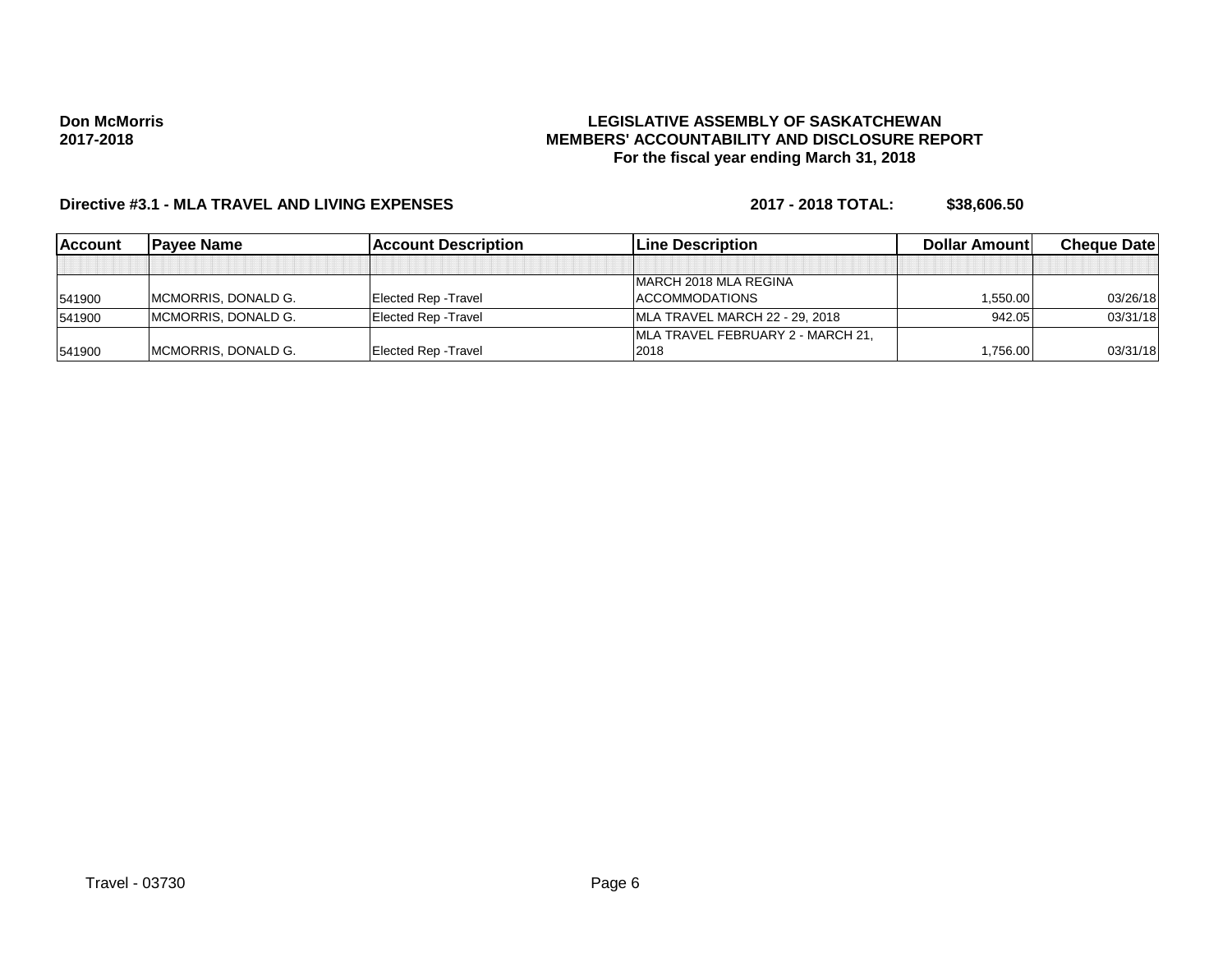### **LEGISLATIVE ASSEMBLY OF SASKATCHEWAN MEMBERS' ACCOUNTABILITY AND DISCLOSURE REPORT For the fiscal year ending March 31, 2018**

| <b>Account</b> | <b>Payee Name</b>              | <b>Account Description</b>                | <b>Line Description</b>            | <b>Dollar Amount</b> | <b>Cheque Date</b> |
|----------------|--------------------------------|-------------------------------------------|------------------------------------|----------------------|--------------------|
|                |                                |                                           |                                    |                      |                    |
|                | <b>BALGONIE ADMINISTRATION</b> |                                           |                                    |                      |                    |
| 522000         | <b>BUILDING</b>                | Rent of Ground, Buildings and Other Space | APRIL CONSTITUENCY OFFICE RENT     | 600.00               | 04/01/17           |
|                | <b>BALGONIE ADMINISTRATION</b> |                                           |                                    |                      |                    |
| 522000         | <b>BUILDING</b>                | Rent of Ground, Buildings and Other Space | <b>IMAY 2017 MLA OFFICE RENT</b>   | 600.00               | 04/12/17           |
|                | <b>BALGONIE ADMINISTRATION</b> |                                           |                                    |                      |                    |
| 522000         | <b>BUILDING</b>                | Rent of Ground, Buildings and Other Space | JUNE 2017 MLA OFFICE RENT          | 600.00               | 05/19/17           |
|                | <b>BALGONIE ADMINISTRATION</b> |                                           | D. MCMORRIS JULY 2017 MLA OFFICE   |                      |                    |
| 522000         | <b>BUILDING</b>                | Rent of Ground, Buildings and Other Space | <b>RENT</b>                        | 600.00               | 06/06/17           |
|                | <b>BALGONIE ADMINISTRATION</b> |                                           |                                    |                      |                    |
| 522000         | <b>BUILDING</b>                | Rent of Ground, Buildings and Other Space | <b>AUGUST 2017 MLA OFFICE RENT</b> | 600.00               | 07/04/17           |
|                | <b>BALGONIE ADMINISTRATION</b> |                                           |                                    |                      |                    |
| 522000         | <b>BUILDING</b>                | Rent of Ground, Buildings and Other Space | SEPTEMBER 2017 MLA OFFICE RENT     | 600.00               | 08/14/17           |
|                | <b>BALGONIE ADMINISTRATION</b> |                                           |                                    |                      |                    |
| 522000         | <b>BUILDING</b>                | Rent of Ground, Buildings and Other Space | OCTOBER 2017 MLA OFFICE RENT       | 600.00               | 09/15/17           |
|                | <b>BALGONIE ADMINISTRATION</b> |                                           |                                    |                      |                    |
| 522000         | <b>BUILDING</b>                | Rent of Ground, Buildings and Other Space | NOVEMBER 2017 MLA OFFICE RENT      | 600.00               | 10/18/17           |
|                | <b>BALGONIE ADMINISTRATION</b> |                                           |                                    |                      |                    |
| 522000         | <b>BUILDING</b>                | Rent of Ground, Buildings and Other Space | DECEMBER 2017 MLA OFFICE RENT      | 600.00               | 11/10/17           |
|                | <b>BALGONIE ADMINISTRATION</b> |                                           |                                    |                      |                    |
| 522000         | <b>BUILDING</b>                | Rent of Ground, Buildings and Other Space | JANUARY 2018 MLA OFFICE RENT       | 600.00               | 12/20/17           |
|                | <b>BALGONIE ADMINISTRATION</b> |                                           |                                    |                      |                    |
| 522000         | <b>BUILDING</b>                | Rent of Ground, Buildings and Other Space | FEBRUARY 2018 MLA OFFICE RENT      | 600.00               | 01/11/18           |
|                | <b>BALGONIE ADMINISTRATION</b> |                                           |                                    |                      |                    |
| 522000         | <b>BUILDING</b>                | Rent of Ground, Buildings and Other Space | MARCH 2018 MLA OFFICE RENT         | 600.00               | 02/08/18           |
|                |                                |                                           |                                    |                      |                    |
| 522000         | <b>GRASSLANDS NEWS GROUP</b>   | Rent of Ground, Buildings and Other Space | FORT TRADE SHOW BOOTH - NO GST     | 233.33               | 04/01/17           |
|                | <b>GRASSLANDS NEWS GROUP</b>   | Rent of Ground, Buildings and Other Space | TRADE BOOTH RENTAL                 | 189.52               | 03/21/18           |
| 522000         | MINISTER OF FINANCE-MINISTRY   |                                           |                                    |                      |                    |
|                | OF CENTRAL SERVICES            | Rent of Photocopiers                      | PHOTOCOPIER SERVICE FEE - 2017/18  | 100.00               | 12/01/17           |
| 522200         |                                |                                           |                                    |                      |                    |
| 522200         | <b>SUCCESS OFFICE SYSTEMS</b>  | Rent of Photocopiers                      | <b>COPIER CHARGES</b>              | 179.34               | 05/01/17           |
| 522200         | <b>SUCCESS OFFICE SYSTEMS</b>  | <b>Rent of Photocopiers</b>               | <b>COPIER CHARGES</b>              | 178.16               | 05/09/17           |
| 522200         | <b>SUCCESS OFFICE SYSTEMS</b>  | Rent of Photocopiers                      | <b>COPIER CHARGES</b>              | 190.69               | 07/01/17           |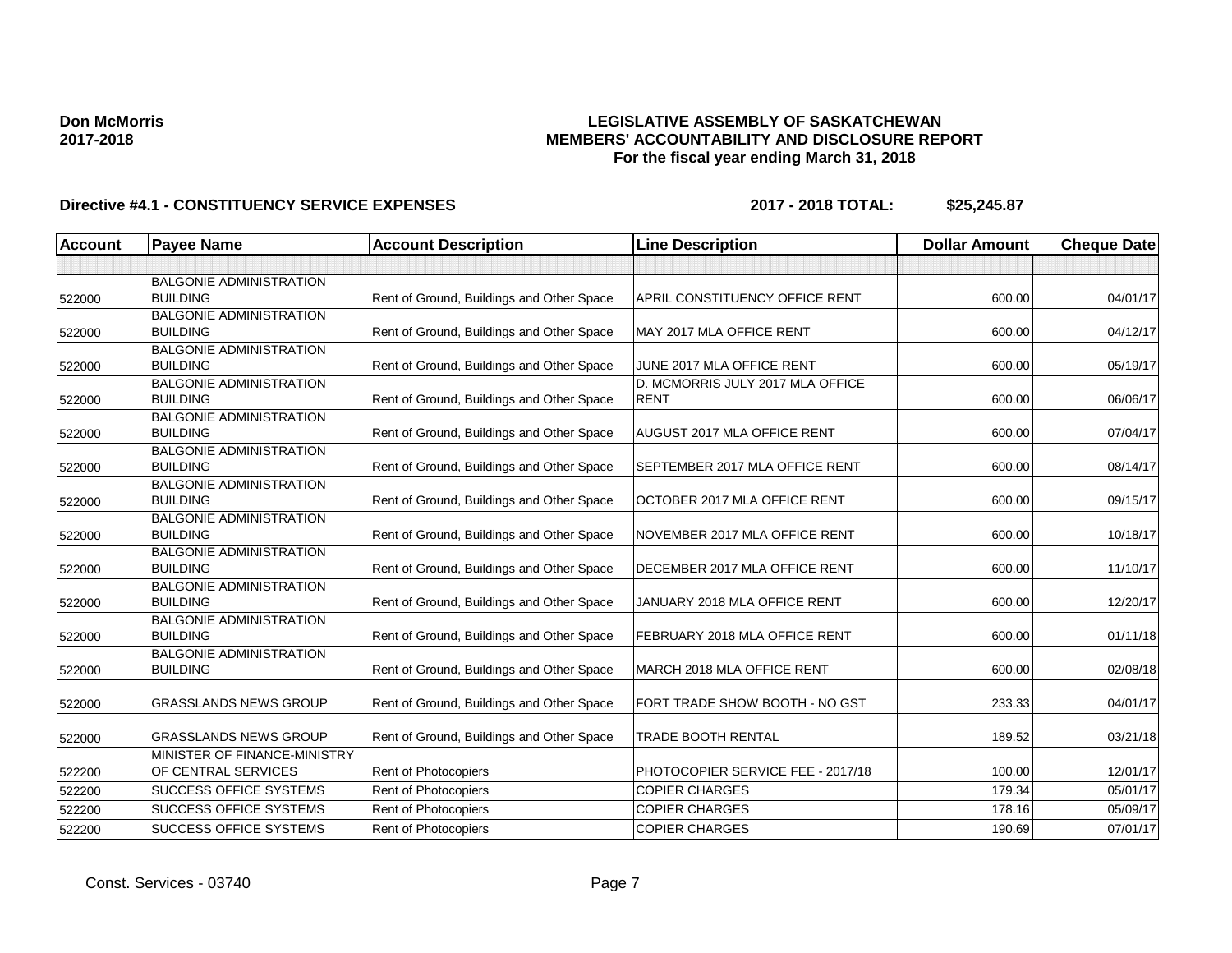### **LEGISLATIVE ASSEMBLY OF SASKATCHEWAN MEMBERS' ACCOUNTABILITY AND DISCLOSURE REPORT For the fiscal year ending March 31, 2018**

| <b>Account</b> | <b>Payee Name</b>                  | <b>Account Description</b>           | <b>Line Description</b>                            | <b>Dollar Amount</b> | <b>Cheque Date</b> |
|----------------|------------------------------------|--------------------------------------|----------------------------------------------------|----------------------|--------------------|
|                |                                    |                                      |                                                    |                      |                    |
| 522200         | <b>SUCCESS OFFICE SYSTEMS</b>      | Rent of Photocopiers                 | JULY COPIER LEASE RE1092                           | 177.20               | 08/01/17           |
| 522200         | <b>SUCCESS OFFICE SYSTEMS</b>      | <b>Rent of Photocopiers</b>          | JULY COPIER LEASE RE1092                           | 177.36               | 08/01/17           |
| 522200         | <b>SUCCESS OFFICE SYSTEMS</b>      | Rent of Photocopiers                 | <b>COPIER CHARGES</b>                              | 179.63               | 10/01/17           |
| 522200         | <b>SUCCESS OFFICE SYSTEMS</b>      | Rent of Photocopiers                 | <b>COPIER CHARGES</b>                              | 177.30               | 10/17/17           |
| 522200         | <b>SUCCESS OFFICE SYSTEMS</b>      | Rent of Photocopiers                 | <b>COPIER CHARGES</b>                              | 182.10               | 12/01/17           |
| 522200         | <b>SUCCESS OFFICE SYSTEMS</b>      | Rent of Photocopiers                 | <b>COPIER CHARGES</b>                              | 175.82               | 01/01/18           |
| 522200         | <b>SUCCESS OFFICE SYSTEMS</b>      | Rent of Photocopiers                 | <b>COPIER CHARGES</b>                              | 175.82               | 02/01/18           |
| 522200         | <b>SUCCESS OFFICE SYSTEMS</b>      | Rent of Photocopiers                 | <b>COPIER CHARGES</b>                              | 199.03               | 03/01/18           |
| 522200         | <b>SUCCESS OFFICE SYSTEMS</b>      | Rent of Photocopiers                 | <b>COPIER CHARGES</b>                              | 181.61               | 03/14/18           |
| 522500         | <b>BALGONIE AGENCIES LTD.</b>      | <b>Insurance Premiums</b>            | INSURANCE POLICY M 2169320 14 2017-<br>2018        | 530.00               | 12/01/17           |
| 522700         | <b>BALGONIE, TOWN OF</b>           | Utilities - Electricity and Nat Gas  | APRIL 1 - JUNE 30, 2017                            | 115.63               | 05/01/17           |
| 522700         | <b>BALGONIE, TOWN OF</b>           | Utilities - Electricity and Nat Gas  | <b>JULY 2 - SEPTEMBER 30, 2017</b>                 | 115.63               | 07/04/17           |
|                |                                    |                                      | OCTOBER - DECEMBER 2017 UTILITY                    |                      |                    |
| 522700         | <b>BALGONIE, TOWN OF</b>           | Utilities - Electricity and Nat Gas  | <b>BILLING</b>                                     | 113.36               | 10/05/17           |
| 522700         | <b>BALGONIE, TOWN OF</b>           | Utilities - Electricity and Nat Gas  | 01-01-2018 - 31-03-2018                            | 113.36               | 02/01/18           |
| 525000         | ENTNER-MCCULLOUGH, NICOLE          | Postal, Courier, Freight and Related | C.A. TRAVEL/POSTAGE/MISC OFFICE<br><b>SUPPLIES</b> | 267.76               | 03/31/18           |
| 527600         | <b>SASKTEL</b>                     | Telecommunications                   | RTV - N. ENTNER-MCCULLOUGH -<br>PERSONAL USAGE     | (30.08)              | 06/22/17           |
| 527600         | <b>SASKTEL</b>                     | Telecommunications                   | RTV - N. ENTNER-MCCULLOUGH -<br>PERSONAL USAGE     | 30.08                | 06/22/17           |
| 530300         | <b>MARU GROUP CANADA INC.</b>      | Primary Research/Focus group         | AD HOC CONSULTING - NO GST                         | 607.15               | 07/01/17           |
| 530300         | MARU GROUP CANADA INC.             | Primary Research/Focus group         | AD HOC CONSULTING - NO GST                         | 646.74               | 01/01/18           |
| 530300         | MARU GROUP CANADA INC.             | Primary Research/Focus group         | AD HOC CONSULTING - NO GST                         | 632.97               | 03/01/18           |
| 530500         | <b>BALGONIE BARONS</b>             | Media Placement                      | <b>ADVERTISING</b>                                 | 50.00                | 01/01/18           |
| 530500         | <b>BALGONIE BISONS HOCKEY CLUB</b> | Media Placement                      | <b>ADVERTISING</b>                                 | 200.00               | 10/09/17           |
| 530500         | <b>BALGONIE CURLING CLUB</b>       | Media Placement                      | <b>ADVERTISING</b>                                 | 200.00               | 03/01/18           |
| 530500         | <b>BALGONIE, TOWN OF</b>           | Media Placement                      | <b>ADVERTISING</b>                                 | 300.00               | 03/10/18           |
| 530500         | <b>FABMAR COMMUNICATIONS LTD.</b>  | Media Placement                      | ADVERTISING - NO GST                               | 52.16                | 03/01/18           |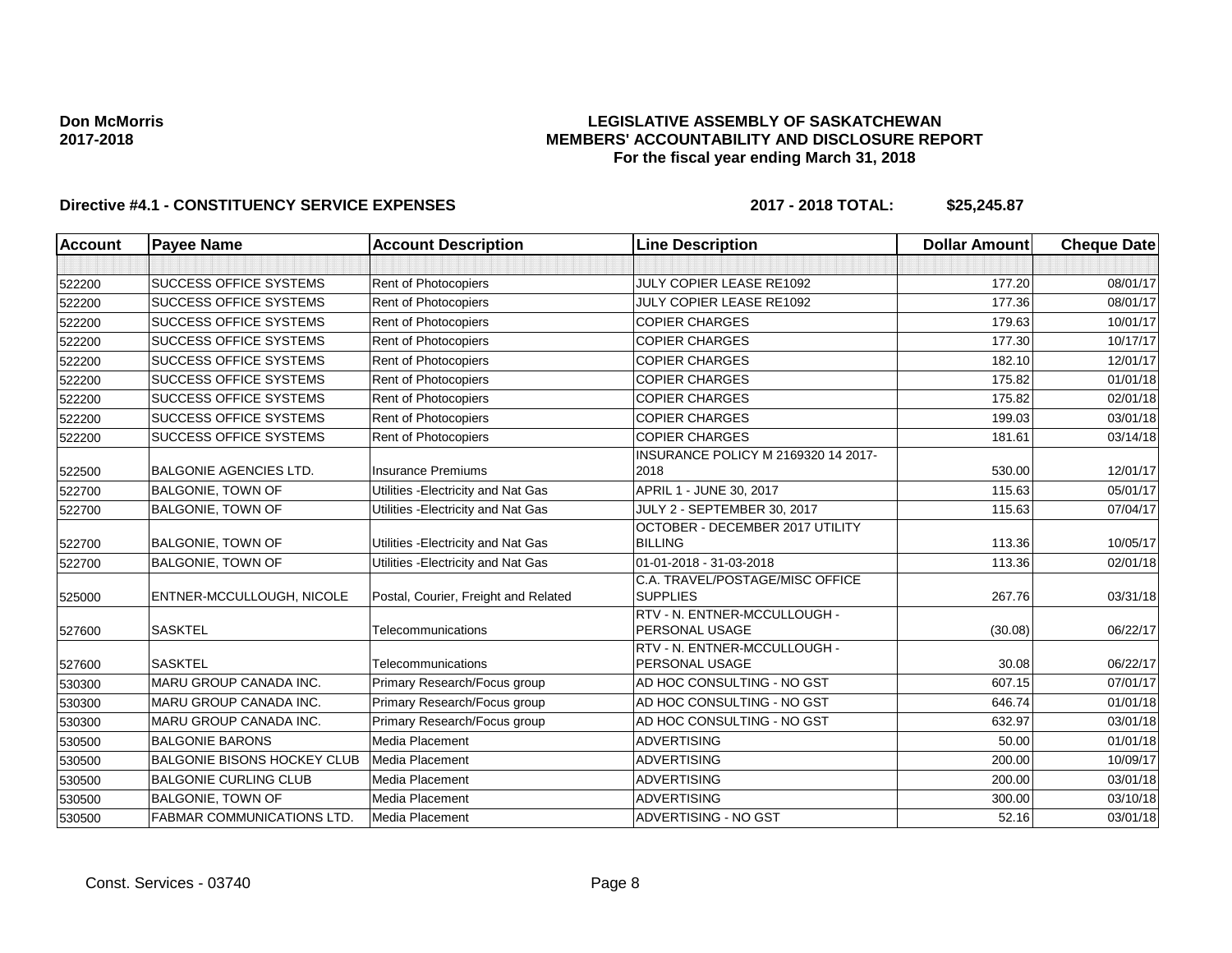### **LEGISLATIVE ASSEMBLY OF SASKATCHEWAN MEMBERS' ACCOUNTABILITY AND DISCLOSURE REPORT For the fiscal year ending March 31, 2018**

| <b>Account</b> | <b>Payee Name</b>                       | <b>Account Description</b> | <b>Line Description</b> | <b>Dollar Amount</b> | <b>Cheque Date</b> |
|----------------|-----------------------------------------|----------------------------|-------------------------|----------------------|--------------------|
|                |                                         |                            |                         |                      |                    |
| 530500         | <b>FABMAR COMMUNICATIONS LTD.</b>       | Media Placement            | ADVERTISING - NO GST    | 52.16                | 03/01/18           |
| 530500         | <b>FORUM MEDIA</b>                      | Media Placement            | <b>ADVERTISING</b>      | 34.00                | 07/01/17           |
| 530500         | <b>FORUM MEDIA</b>                      | Media Placement            | <b>ADVERTISING</b>      | 40.00                | 07/01/17           |
| 530500         | <b>FORUM MEDIA</b>                      | <b>Media Placement</b>     | <b>ADVERTISING</b>      | 132.00               | 10/01/17           |
| 530500         | <b>FORUM MEDIA</b>                      | Media Placement            | <b>ADVERTISING</b>      | 165.00               | 12/01/17           |
| 530500         | <b>FORUM MEDIA</b>                      | Media Placement            | <b>ADVERTISING</b>      | 132.00               | 12/01/17           |
| 530500         | <b>FORUM MEDIA</b>                      | Media Placement            | ADVERTISING             | 297.00               | 01/01/18           |
| 530500         | <b>FORUM MEDIA</b>                      | Media Placement            | <b>ADVERTISING</b>      | 99.00                | 03/01/18           |
| 530500         | <b>FORUM MEDIA</b>                      | Media Placement            | <b>ADVERTISING</b>      | 132.00               | 03/01/18           |
| 530500         | <b>FORUM MEDIA</b>                      | Media Placement            | <b>ADVERTISING</b>      | 330.00               | 03/29/18           |
|                | GOLDEN WEST BROADCASTING                |                            |                         |                      |                    |
| 530500         | LTD.                                    | Media Placement            | ADVERTISING - NO GST    | 34.23                | 03/01/18           |
|                | <b>GOLDEN WEST BROADCASTING</b>         |                            |                         |                      |                    |
| 530500         | LTD.                                    | Media Placement            | <b>ADVERTISING</b>      | 66.98                | 03/01/18           |
| 530500         | <b>GOLDEN WEST BROADCASTING</b><br>LTD. | Media Placement            | ADVERTISING - NO GST    | 80.37                | 03/01/18           |
| 530500         | <b>GRASSLANDS NEWS GROUP</b>            | Media Placement            | <b>ADVERTISING</b>      | 200.00               | 05/16/17           |
| 530500         | <b>GRASSLANDS NEWS GROUP</b>            | <b>Media Placement</b>     | <b>ADVERTISING</b>      | 73.92                | 07/01/17           |
| 530500         | <b>GRASSLANDS NEWS GROUP</b>            | Media Placement            | <b>ADVERTISING</b>      | 150.00               | 07/01/17           |
| 530500         | <b>GRASSLANDS NEWS GROUP</b>            | Media Placement            | <b>ADVERTISING</b>      | 20.00                | 07/01/17           |
| 530500         | <b>GRASSLANDS NEWS GROUP</b>            | Media Placement            | <b>ADVERTISING</b>      | 72.24                | 09/01/17           |
| 530500         | <b>GRASSLANDS NEWS GROUP</b>            | Media Placement            | <b>ADVERTISING</b>      | 120.40               | 10/01/17           |
| 530500         | <b>GRASSLANDS NEWS GROUP</b>            | Media Placement            | ADVERTISING             | 96.32                | 12/01/17           |
|                | <b>GRASSLANDS NEWS GROUP</b>            | Media Placement            | <b>ADVERTISING</b>      | 96.32                | 12/01/17           |
| 530500         | <b>GRASSLANDS NEWS GROUP</b>            | <b>Media Placement</b>     | ADVERTISING - NO GST    | 96.32                | 01/01/18           |
| 530500         | <b>GRASSLANDS NEWS GROUP</b>            | Media Placement            | <b>ADVERTISING</b>      | 96.32                | 03/01/18           |
| 530500         | <b>GRASSLANDS NEWS GROUP</b>            | Media Placement            | <b>ADVERTISING</b>      | 120.40               | 03/30/18           |
| 530500         | <b>GRAY RECREATIONAL CENTRE</b>         |                            |                         |                      |                    |
| 530500         |                                         | Media Placement            | <b>ADVERTISING</b>      | 600.00               | 01/03/18           |
| 530500         | HARVARD BROADCASTING INC.               | Media Placement            | <b>ADVERTISING</b>      | 159.70               | 03/01/18           |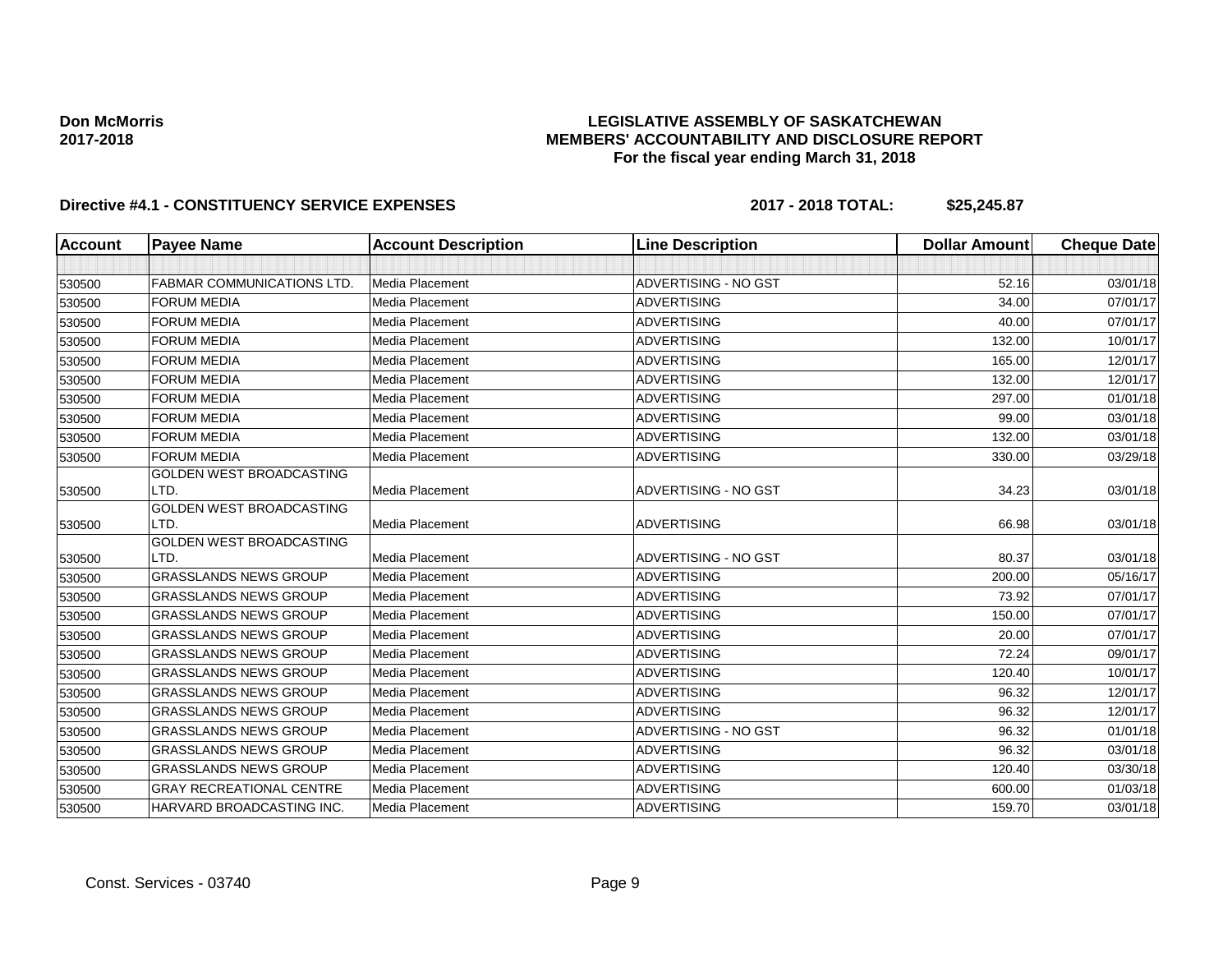### **LEGISLATIVE ASSEMBLY OF SASKATCHEWAN MEMBERS' ACCOUNTABILITY AND DISCLOSURE REPORT For the fiscal year ending March 31, 2018**

| <b>Account</b> | <b>Payee Name</b>                | <b>Account Description</b> | <b>Line Description</b>             | <b>Dollar Amount</b> | <b>Cheque Date</b> |
|----------------|----------------------------------|----------------------------|-------------------------------------|----------------------|--------------------|
|                |                                  |                            |                                     |                      |                    |
|                | <b>INDIAN HEAD-WOLSELEY NEWS</b> |                            |                                     |                      |                    |
| 530500         | LTD.                             | Media Placement            | <b>ADVERTISING</b>                  | 38.00                | 08/01/17           |
|                | INDIAN HEAD-WOLSELEY NEWS        |                            |                                     |                      |                    |
| 530500         | LTD.                             | <b>Media Placement</b>     | <b>ADVERTISING</b>                  | 92.50                | 08/01/17           |
|                | <b>INDIAN HEAD-WOLSELEY NEWS</b> |                            |                                     |                      |                    |
| 530500         | LTD.                             | Media Placement            | <b>ADVERTISING</b>                  | 138.90               | 09/01/17           |
|                | INDIAN HEAD-WOLSELEY NEWS        |                            |                                     |                      |                    |
| 530500         | LTD.                             | Media Placement            | <b>ADVERTISING</b>                  | 38.00                | 09/01/17           |
|                | <b>INDIAN HEAD-WOLSELEY NEWS</b> |                            |                                     |                      |                    |
| 530500         | LTD.                             | Media Placement            | <b>ADVERTISING</b>                  | 38.00                | 10/01/17           |
|                | <b>INDIAN HEAD-WOLSELEY NEWS</b> |                            |                                     |                      |                    |
| 530500         | LTD.                             | Media Placement            | <b>ADVERTISING</b>                  | 185.00               | 10/01/17           |
|                | <b>INDIAN HEAD-WOLSELEY NEWS</b> |                            |                                     |                      |                    |
| 530500         | LTD.                             | Media Placement            | <b>ADVERTISING</b>                  | 185.00               | 12/01/17           |
|                | INDIAN HEAD-WOLSELEY NEWS        |                            |                                     |                      |                    |
| 530500         | LTD.                             | Media Placement            | <b>ADVERTISING</b>                  | 231.25               | 12/01/17           |
|                | INDIAN HEAD-WOLSELEY NEWS        |                            |                                     |                      |                    |
| 530500         | LTD.                             | Media Placement            | <b>ADVERTISING</b>                  | 72.00                | 12/01/17           |
|                | <b>INDIAN HEAD-WOLSELEY NEWS</b> |                            |                                     |                      |                    |
| 530500         | LTD.                             | <b>Media Placement</b>     | <b>ADVERTISING</b>                  | 38.00                | 12/01/17           |
|                | <b>INDIAN HEAD-WOLSELEY NEWS</b> |                            |                                     |                      |                    |
| 530500         | LTD.                             | Media Placement            | <b>INTERNEST - DON MCMORRIS MLA</b> | 4.46                 | 12/01/17           |
|                | <b>INDIAN HEAD-WOLSELEY NEWS</b> |                            |                                     |                      |                    |
| 530500         | LTD.                             | Media Placement            | <b>ADVERTISING</b>                  | 125.00               | 01/01/18           |
|                | <b>INDIAN HEAD-WOLSELEY NEWS</b> |                            |                                     |                      |                    |
| 530500         | LTD.                             | Media Placement            | <b>ADVERTISING</b>                  | 143.38               | 01/01/18           |
|                | INDIAN HEAD-WOLSELEY NEWS        |                            |                                     |                      |                    |
| 530500         | LTD.                             | <b>Media Placement</b>     | <b>ADVERTISING</b>                  | 40.00                | 02/01/18           |
|                | <b>INDIAN HEAD-WOLSELEY NEWS</b> |                            |                                     |                      |                    |
| 530500         | LTD.                             | Media Placement            | <b>ADVERTISING</b>                  | 138.75               | 02/01/18           |
|                | <b>INDIAN HEAD-WOLSELEY NEWS</b> |                            |                                     |                      |                    |
| 530500         | LTD.                             | Media Placement            | <b>ADVERTISING</b>                  | 40.00                | 03/01/18           |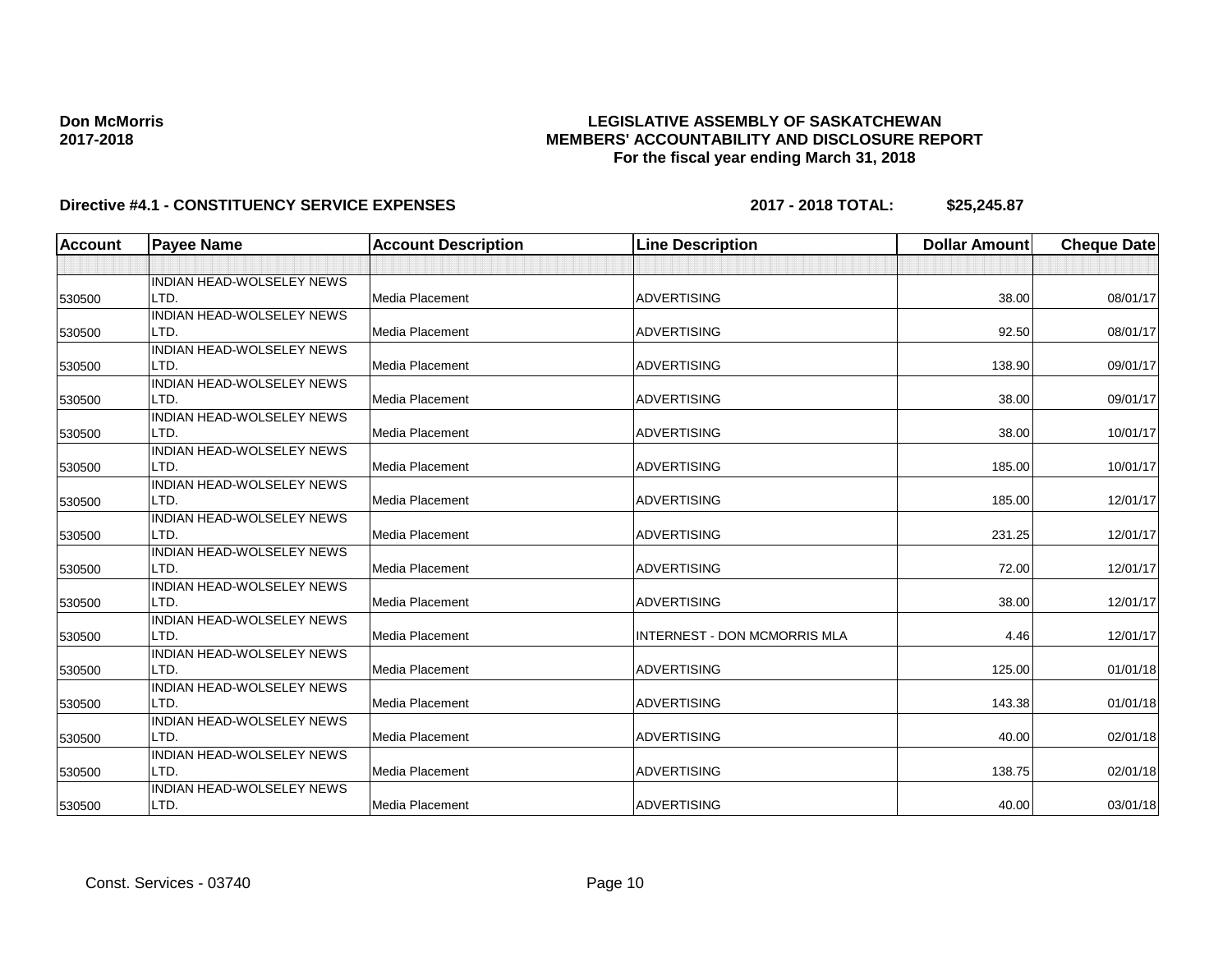### **LEGISLATIVE ASSEMBLY OF SASKATCHEWAN MEMBERS' ACCOUNTABILITY AND DISCLOSURE REPORT For the fiscal year ending March 31, 2018**

| <b>Account</b> | <b>Payee Name</b>                                         | <b>Account Description</b>                                        | <b>Line Description</b>         | <b>Dollar Amount</b> | <b>Cheque Date</b> |
|----------------|-----------------------------------------------------------|-------------------------------------------------------------------|---------------------------------|----------------------|--------------------|
|                |                                                           |                                                                   |                                 |                      |                    |
|                | <b>INDIAN HEAD-WOLSELEY NEWS</b>                          |                                                                   |                                 |                      |                    |
| 530500         | LTD.                                                      | Media Placement                                                   | <b>ADVERTISING</b>              | 185.00               | 03/01/18           |
|                | <b>JIM PATTISON BROADCAST</b>                             |                                                                   |                                 |                      |                    |
| 530500         | <b>GROUP</b>                                              | <b>Media Placement</b>                                            | <b>ADVERTISING</b>              | 72.14                | 03/01/18           |
|                | <b>JIM PATTISON BROADCAST</b>                             |                                                                   |                                 |                      |                    |
| 530500         | <b>GROUP</b>                                              | <b>Media Placement</b>                                            | <b>ADVERTISING</b>              | 69.07                | 03/01/18           |
| 530500         | <b>KRONAU COMMUNITY</b><br><b>RECREATION CO-OPERATIVE</b> | Media Placement                                                   | ADVERTISING - NO GST            | 450.00               | 10/01/17           |
|                | <b>MILESTONE FLYERS</b>                                   | Media Placement                                                   | <b>ADVERTISING</b>              | 200.00               | 12/01/17           |
| 530500         | PILOT BUTTE COMMUNITY RODEO                               | Media Placement                                                   | <b>ADVERTISING</b>              | 250.00               | 05/17/17           |
| 530500         | <b>QU'APPELLE COMMUNITY</b>                               |                                                                   |                                 |                      |                    |
| 530500         | <b>BIRTHDAY CALENDAR</b>                                  | Media Placement                                                   | <b>ADVERTISING</b>              | 65.00                | 07/20/17           |
| 530500         | <b>QU'APPELLE SPIRIT NEWS</b>                             | Media Placement                                                   | <b>ADVERTISING</b>              | 135.00               | 03/01/18           |
| 530500         | RAWLCO RADIO LTD.                                         | Media Placement                                                   | <b>ADVERTISING</b>              | 116.65               | 03/01/18           |
| 530500         | RAWLCO RADIO LTD.                                         | Media Placement                                                   | <b>ADVERTISING</b>              | 104.37               | 03/01/18           |
| 530500         | RAWLCO RADIO LTD.                                         | Media Placement                                                   | <b>ADVERTISING</b>              | 76.74                | 03/01/18           |
| 530500         | <b>RAWLCO RADIO LTD.</b>                                  | <b>Media Placement</b>                                            | <b>ADVERTISING</b>              | 76.74                | 03/01/18           |
| 530500         | <b>STAR NEWS PUBLISHING INC.</b>                          | Media Placement                                                   | <b>ADVERTISING</b>              | 84.00                | 08/01/17           |
| 530500         | UNITED SOLES DANCE                                        | <b>Media Placement</b>                                            | <b>ADVERTISING</b>              | 150.00               | 10/01/17           |
|                | <b>WESTERN PRODUCER</b>                                   |                                                                   |                                 |                      |                    |
| 530500         | <b>PUBLICATIONS</b>                                       | <b>Media Placement</b>                                            | <b>ADVERTISING</b>              | 87.57                | 03/07/18           |
| 530900         | <b>CORPORATE EXPRESS</b>                                  | <b>Promotional Items</b>                                          | PROVINCIAL PINS/OFFICE SUPPLIES | 1,038.53             | 05/04/17           |
| 530900         | <b>CORPORATE EXPRESS</b>                                  | <b>Promotional Items</b>                                          | OFFICE SUPPLIES/PROVINCIAL PINS | 1,280.70             | 03/26/18           |
| 530900         | <b>FLOWER HUT</b>                                         | <b>Promotional Items</b>                                          | FLORAL ARRANGEMENT - NO GST     | 96.80                | 03/09/18           |
|                | <b>INDIAN HEAD FLORAL &amp; GIFT</b>                      |                                                                   | FLORAL ARRANGEMENT-NO GST, PST  |                      |                    |
| 530900         | <b>BOUTIQUE</b>                                           | Promotional Items                                                 | <b>INCLUDED</b>                 | 95.40                | 07/01/17           |
| 530900         | <b>SIGNATURE GRAPHICS</b>                                 | <b>Promotional Items</b>                                          | <b>CHRISTMAS CARDS</b>          | 153.70               | 12/11/17           |
|                |                                                           |                                                                   | C.A. TRAVEL/POSTAGE/MISC OFFICE |                      |                    |
| 542000         | ENTNER-MCCULLOUGH, NICOLE                                 | Travel                                                            | <b>SUPPLIES</b>                 | 607.08               | 03/31/18           |
| 543201         | LEGISLATIVE FOOD SERVICE                                  | Deputy Minister/Ministry Head Business<br>Expenses - Refreshments | <b>STUDENT DRINKS</b>           | 7.42                 | 03/01/18           |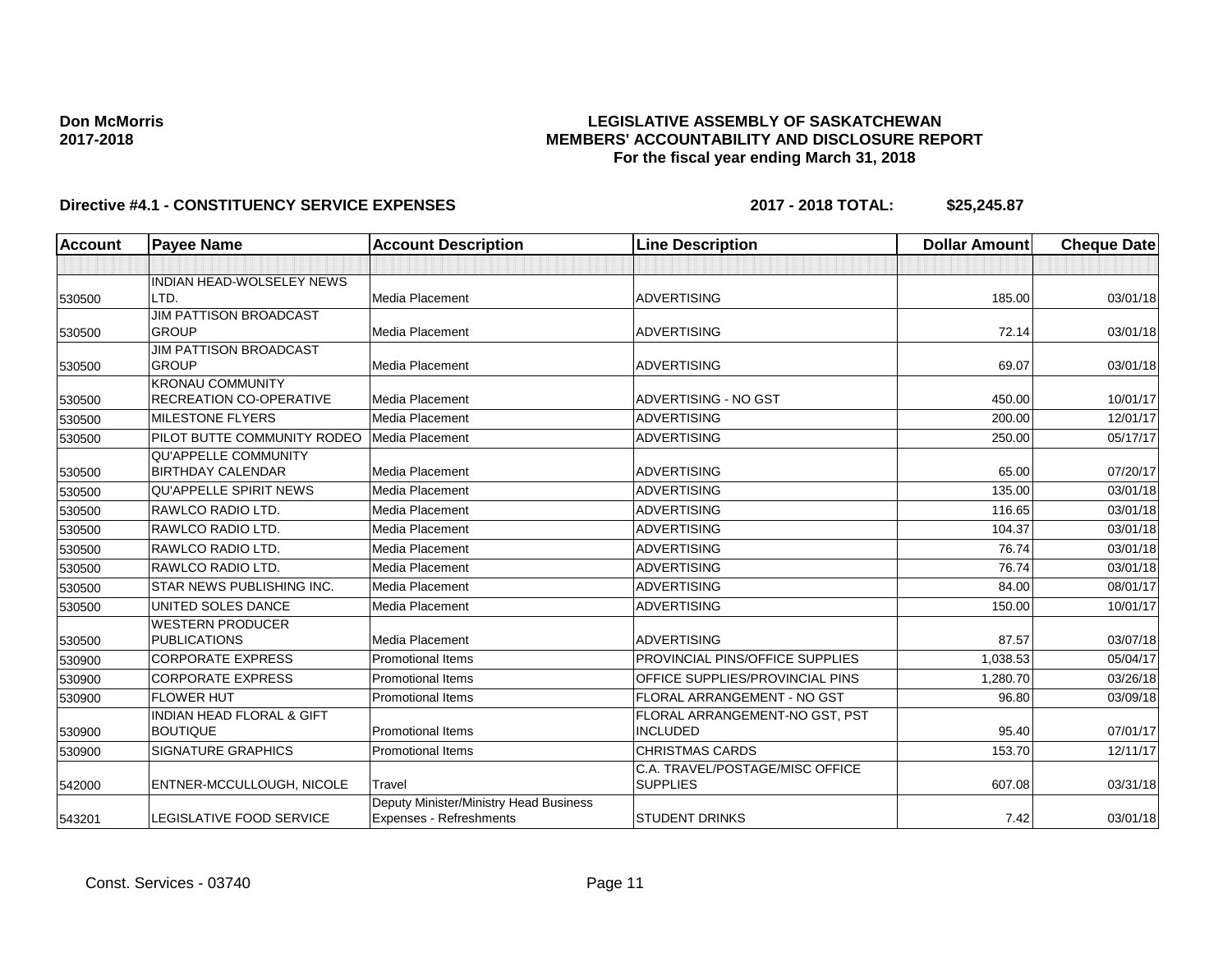### **LEGISLATIVE ASSEMBLY OF SASKATCHEWAN MEMBERS' ACCOUNTABILITY AND DISCLOSURE REPORT For the fiscal year ending March 31, 2018**

| <b>Account</b> | <b>Payee Name</b>                | <b>Account Description</b>    | <b>Line Description</b>                | <b>Dollar Amountl</b> | <b>Cheque Date</b> |
|----------------|----------------------------------|-------------------------------|----------------------------------------|-----------------------|--------------------|
|                |                                  |                               |                                        |                       |                    |
| 550200         | <b>GRASSLANDS NEWS GROUP</b>     | Books, Mags and Ref Materials | <b>SUB. NO GST D. MCMORRIS MLA</b>     | 56.19                 | 12/13/17           |
|                | INDIAN HEAD-WOLSELEY NEWS        |                               |                                        |                       |                    |
| 550200         | ILTD.                            | Books, Mags and Ref Materials | 2017/18 SUB. DON MCMORRIS, MLA         | 20.95                 | 12/01/17           |
| 550200         | <b>REGINA LEADER POST</b>        | Books, Mags and Ref Materials | SUBSCRIPTION-NO GST DON MCMORRIS       | 336.00                | 04/01/17           |
|                |                                  |                               | SUBSCRIPTION-NO GST D. MCMORRIS        |                       |                    |
| 550200         | <b>IREGINA LEADER POST</b>       | Books, Mags and Ref Materials | <b>MLA</b>                             | 336.00                | 03/14/18           |
| 555000         | <b>CORPORATE EXPRESS</b>         | Other Material and Supplies   | <b>PROVINCIAL PINS/OFFICE SUPPLIES</b> | 138.58                | 05/04/17           |
| 555000         | <b>CORPORATE EXPRESS</b>         | Other Material and Supplies   | <b>OFFICE SUPPLIES/PROVINCIAL PINS</b> | 52.07                 | 03/26/18           |
|                |                                  |                               | C.A. TRAVEL/POSTAGE/MISC OFFICE        |                       |                    |
| 555000         | <b>ENTNER-MCCULLOUGH, NICOLE</b> | Other Material and Supplies   | <b>SUPPLIES</b>                        | 17.58                 | 03/31/18           |